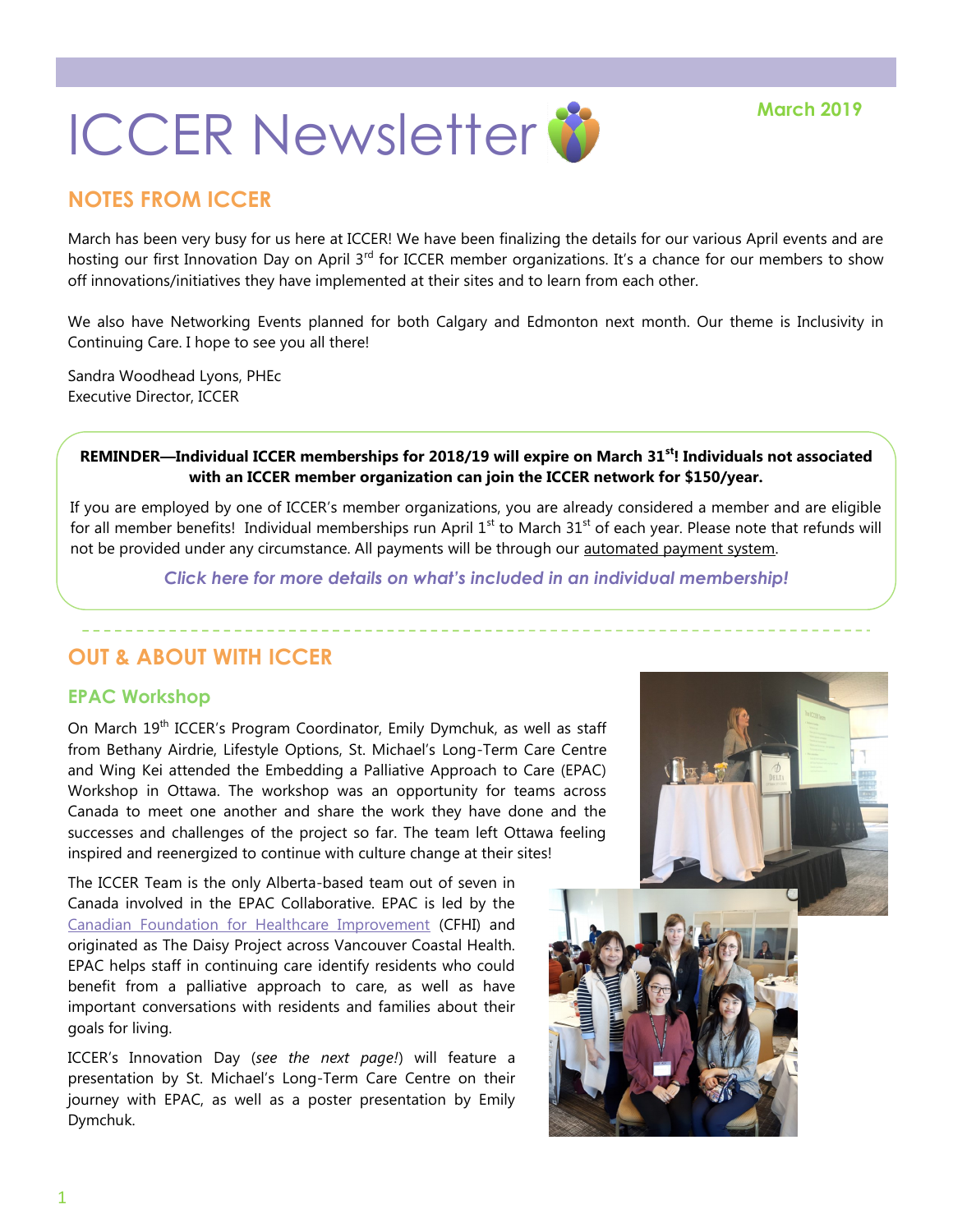# **REGISTER NOW!**

### **ICCER Innovation Day 2019**

ICCER is looking forward to hosting its first Innovation Day!

#### *When?* **Wednesday, April 3, 2019 from 10:00 AM to 2:00 PM**

#### *Where?* **CapitalCare Dickinsfield**

This is an exciting opportunity for ICCER member organizations to show and learn from each other's innovative ideas for programming, equipment, or activities. We will have poster presentations, short oral presentations, and interactive booths—*see the full list below*! While it is for organizational members only, we do have a couple of outside organizations sharing information.

| <b>Presentations:</b>               |                                                                                                                                                                                                                                                                                | <b>Posters:</b>                                                            |                                                                                                                                                                                                                                                                                                                                     |
|-------------------------------------|--------------------------------------------------------------------------------------------------------------------------------------------------------------------------------------------------------------------------------------------------------------------------------|----------------------------------------------------------------------------|-------------------------------------------------------------------------------------------------------------------------------------------------------------------------------------------------------------------------------------------------------------------------------------------------------------------------------------|
| $\bullet$<br>$\bullet$              | Health Arts Society of Alberta concert<br>Sherwood Care-Dignity in Death                                                                                                                                                                                                       | $\bullet$                                                                  | CapitalCare-A targeted interdisciplinary approach to<br>reducing falls: An interim evaluation                                                                                                                                                                                                                                       |
| $\bullet$<br>$\bullet$<br>$\bullet$ | NorQuest College-NorQuest International Health<br>Careers Challenge: Strength Through Collaboration<br>CapitalCare-Awakening with Java<br>CapitalCare-Intergenerational Partnerships<br>St. Michael's Health Group-Daisy Project<br>Good Samaritan Society-CCHSS Audit Process | $\bullet$<br>$\bullet$<br>$\bullet$<br>$\bullet$<br>$\bullet$<br>$\bullet$ | Carewest-Harm Reduction in Long-Term Care<br>St. Michael's LTCC-SCOPE study on falls<br>Lifestyle Options-Life my way: Living well with<br>dementia<br>University of Alberta-smartNursing program<br>ICCER-Building Family/Resident Engagement in<br>Alberta<br>ICCER-Improving Palliative & End-of-Life Care in<br>Continuing Care |
| <b>Booths:</b>                      |                                                                                                                                                                                                                                                                                |                                                                            | University of Alberta-My Tools 4 Care                                                                                                                                                                                                                                                                                               |
|                                     | ASCHA-The Learning Centre for Senior Learning                                                                                                                                                                                                                                  |                                                                            | University of Alberta-VirtualGym                                                                                                                                                                                                                                                                                                    |
| $\bullet$                           | CapitalCare-Cyber Sr.                                                                                                                                                                                                                                                          |                                                                            | University of Alberta-Strategy guidelines for persons                                                                                                                                                                                                                                                                               |
| $\bullet$                           | CapitalCare-Expressive arts participation<br>programming                                                                                                                                                                                                                       |                                                                            | with dementia at risk of getting lost<br>Rexall Drugs-Nurse Advisor Program                                                                                                                                                                                                                                                         |
| $\bullet$                           | Sherwood Care-Dignity in Death (materials related                                                                                                                                                                                                                              |                                                                            | Cardinal Health-Innovative tools for care                                                                                                                                                                                                                                                                                           |
|                                     | to their presentation)                                                                                                                                                                                                                                                         |                                                                            | MARD (Medically At-Risk Driver) Centre                                                                                                                                                                                                                                                                                              |
|                                     | NorQuest College-Virtual Reality                                                                                                                                                                                                                                               |                                                                            |                                                                                                                                                                                                                                                                                                                                     |

*Note: This event is only open to faculty, staff and families of ICCER member organizations!* **If you are interested in presenting, or would like to attend, please contact Emily Dymchuk at emily@iccer.ca or 780-248-5634.**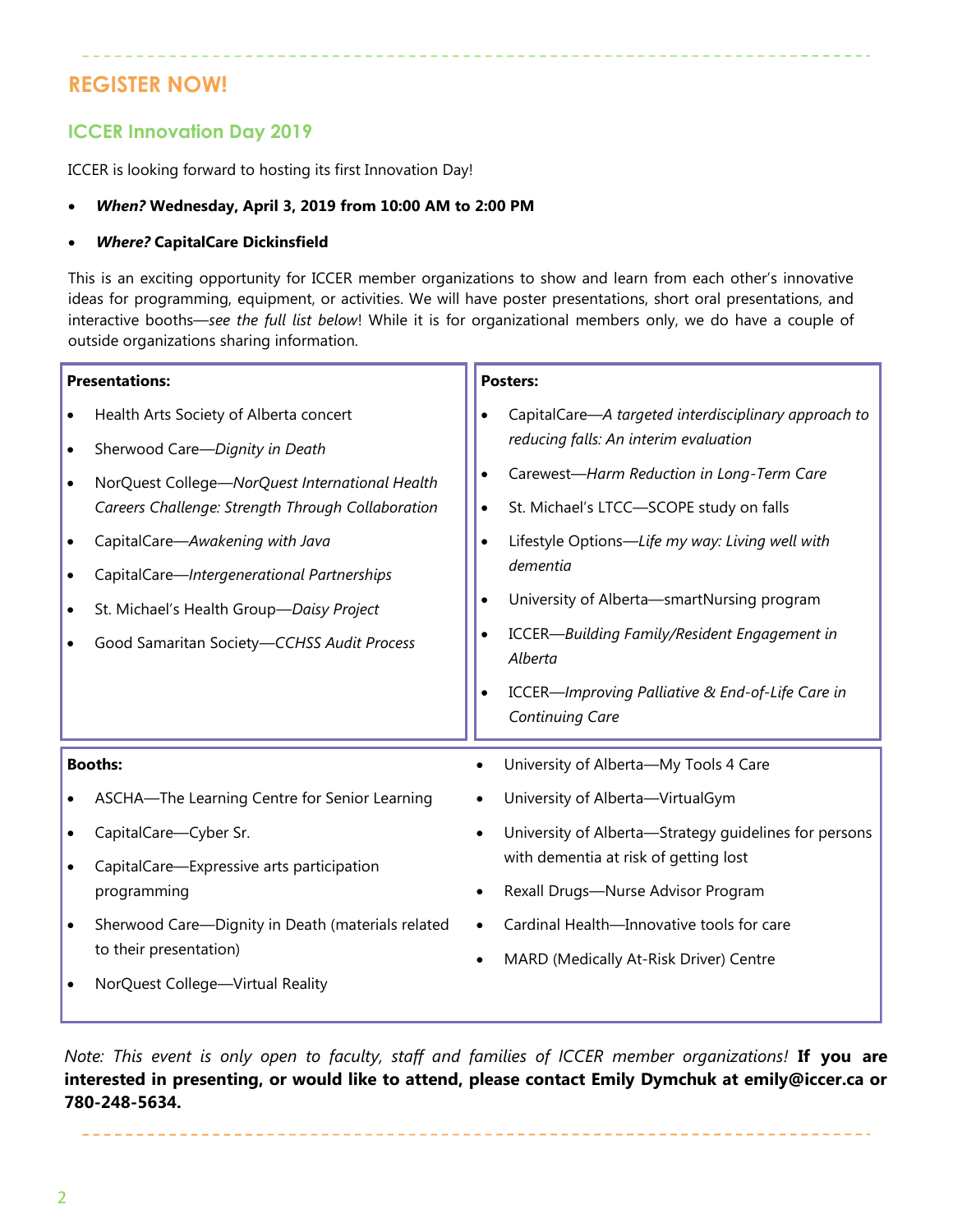# **REGISTER NOW! CONT'D**

### **ICCER Networking Events**

#### **Join us next month as we discuss the importance of inclusivity in continuing care.**

In Calgary, Catherine Robertson, Rocky Wallbaum and Amanda Weightman will speak about "Creating Inclusive Housing Solutions for LGBT+ Seniors", followed by Lara Pinchbeck discussing the environmental elements that impact someone's invisible disabilities.

Lara Pinchbeck will also present in Edmonton and will be joined by Eric Storey, who will speak about the concerns arising from the lived experiences of LGBTQ2S+ seniors and the steps that can be taken to provide safe and inclusive accommodation, care and programming for them.

These events are suitable for all levels of staff, faculty, students, and family members in continuing care and are free for ICCER member organizations and individual ICCER members. The cost is \$50/person for non-members to attend.

#### *Click on the links below for more information and to register!*

- *[Monday, April 8, 2019 from 2:00 to 5:00 PM at Bow Valley College \(Calgary\)](http://events.constantcontact.com/register/event?llr=hnncpkfab&oeidk=a07eg40oqgi96eda25d)*
- *[Thursday, April 11, 2019 from 9:00 AM to 12:00 PM at Shepherd's Care Kensington](http://events.constantcontact.com/register/event?llr=hnncpkfab&oeidk=a07eg332gxx5479c76f)  [\(Edmonton\)](http://events.constantcontact.com/register/event?llr=hnncpkfab&oeidk=a07eg332gxx5479c76f)*

### **SIGN-UP FOR FUTURE EVENT INVITATIONS!**

**click on the link** to be added to our distribution list!

**[Click here to subscribe!](https://visitor.r20.constantcontact.com/manage/optin?v=001MqUcqqvjwLD850nipaor0HtdI1Y9d8ED2u9ivDzRV7Gp5uTyf2p54vfsufOQXL7BcGZnnLM-9yRAw3TIqncd_CNV4yZzfE9gE8XUs-KE6So%3D)**

# **SAVE THE DATE**

### **ICCER Networking Events**

In June we will have Dr. Megan Strickfaden (Dept. Human Ecology, University of Alberta) showing and discussing a series of films she created related to dementia and other disabilities.

- **Tuesday, June 4, 2019 in Edmonton**
- **Monday, June 10, 2019 in Calgary**

### **Collaborative Practice Discussions**

We will also be holding Collaborative Practice Discussions for ICCER member organizations in June. *Stay turned for more information!*

- **Tuesday, June 11, 2019 in Calgary**
- **Wednesday, June 12, 2019 in Edmonton**

**CONNECT WITH US ON SOCIAL MEDIA**



**TWITTER**

**LINKEDIN**